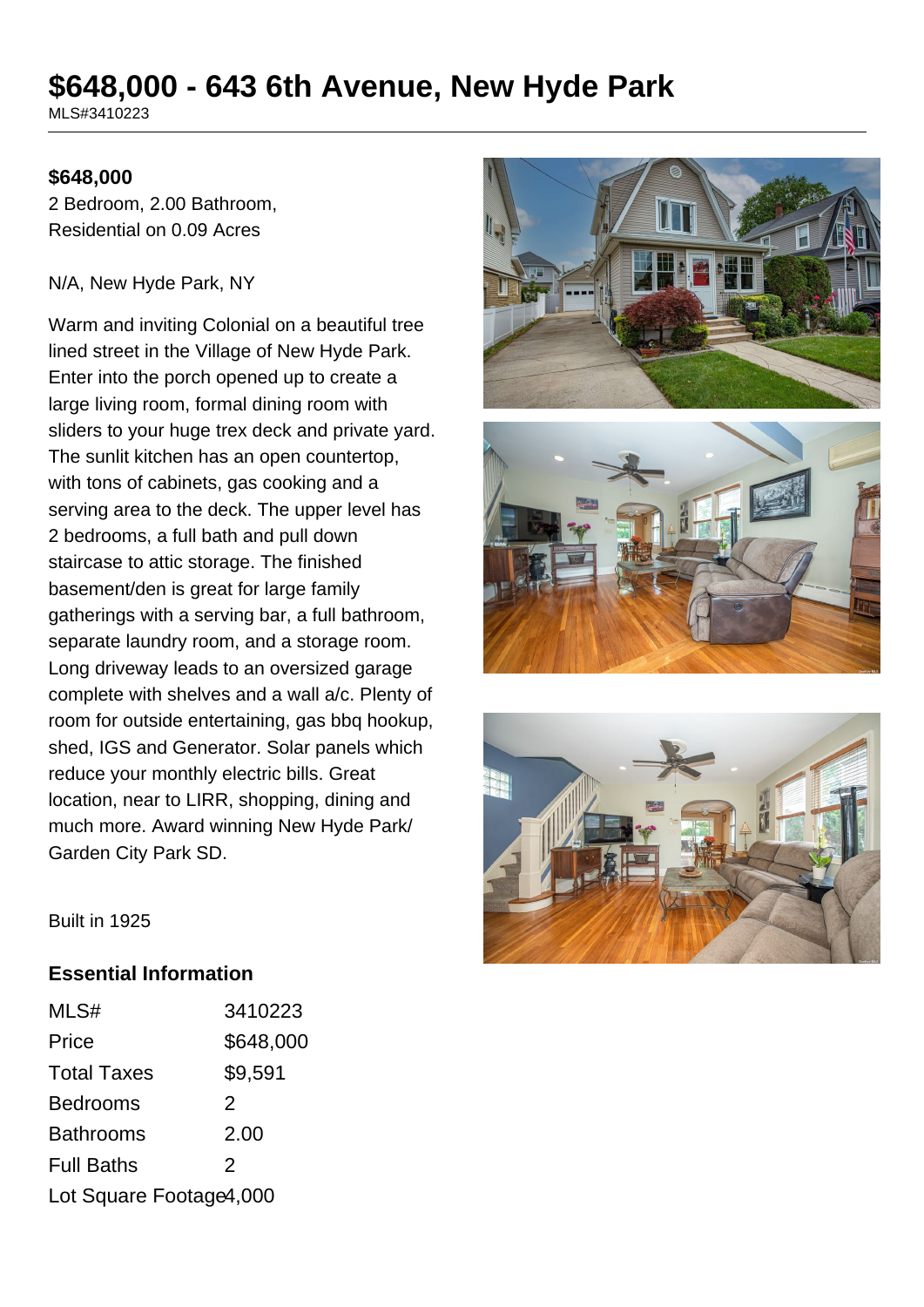| Acres             | 0.09                           |
|-------------------|--------------------------------|
| <b>Year Built</b> | 1925                           |
| <b>Type</b>       | Residential                    |
| Sub-Type          | <b>Single Family Residence</b> |
| <b>Style</b>      | Colonial                       |
| <b>Status</b>     | Active                         |

## **Community Information**

| <b>Address</b> | 643 6th Avenue |
|----------------|----------------|
| Subdivision    | N/A            |
| City           | New Hyde Park  |
| County         | Nassau         |
| <b>State</b>   | NΥ             |
| Zip Code       | 11040          |

### **Amenities**

| Parking      | Private, Detached, 1 Car Detached |
|--------------|-----------------------------------|
| # of Garages |                                   |
| Garages      | Private, Detached, 1 Car Detached |

## **Interior**

| Appliances      | Dishwasher, Dryer, Oven, Refrigerator, Washer |
|-----------------|-----------------------------------------------|
| Heating         | Natural Gas, Baseboard                        |
| Cooling         | <b>Ductless</b>                               |
| Has Basement    | Yes                                           |
| <b>Basement</b> | Finished, Full                                |

### **Exterior**

| <b>Exterior</b> | Frame                                   |
|-----------------|-----------------------------------------|
|                 | Exterior Features Sprinkler Lawn System |
| Construction    | Frame                                   |

## **School Information**

| <b>District</b> | New Hyde Park-Garden City Park     |
|-----------------|------------------------------------|
| Elementary      | New Hyde Park Road School          |
| <b>Middle</b>   | New Hyde Park Memorial High School |
| High            | New Hyde Park Memorial High School |

## **Additional Information**